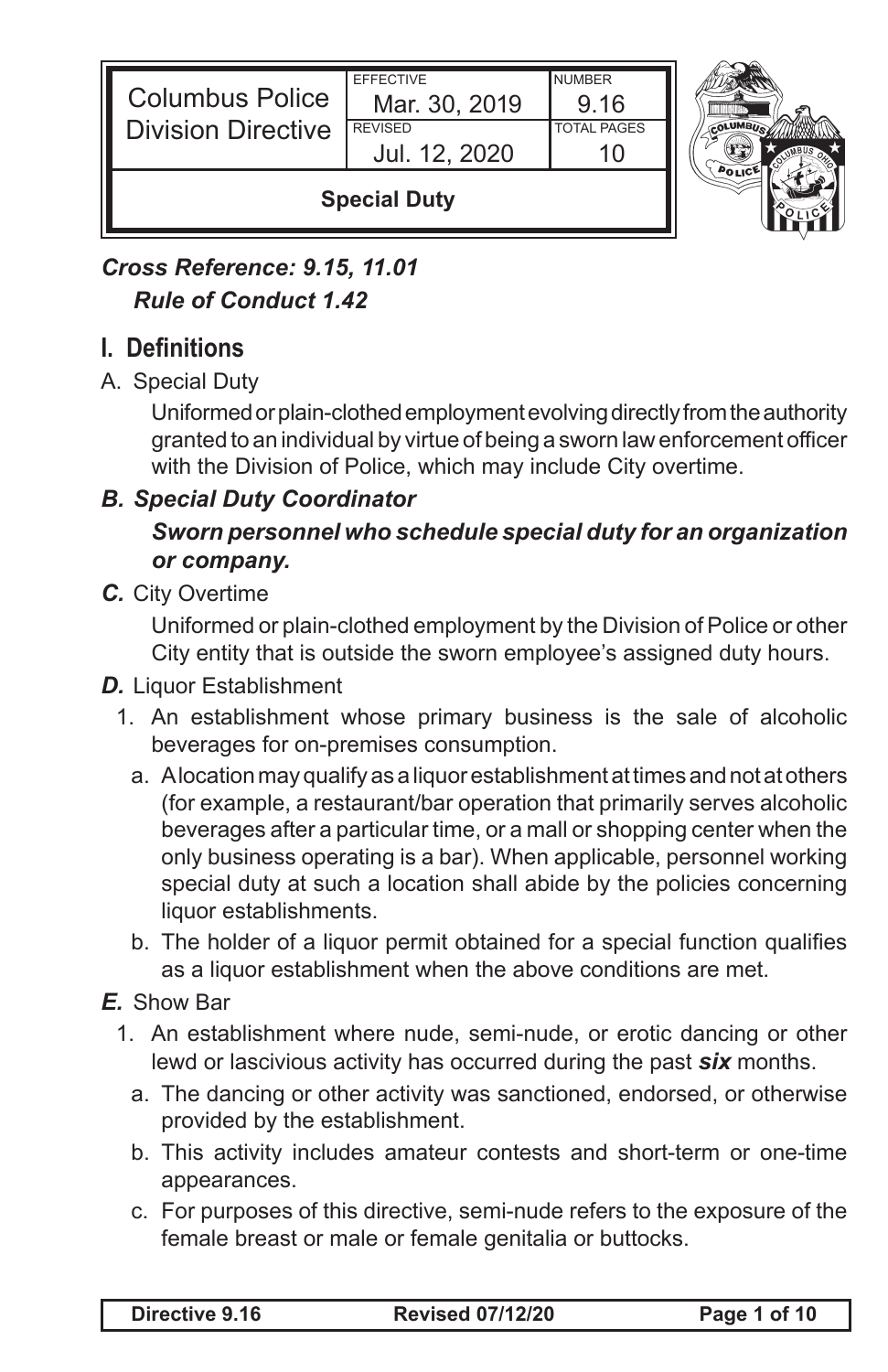### *F.* Special Duty Residence

A residence in which sworn personnel agree to live and provide police services in exchange for reduced or free rent, homeowner association fees, or similar compensation.

# **II. Policy Statements**

- A. General
	- 1. Sworn personnel shall be permitted to engage in special duty*, during off-duty hours,* as long as no conflict exists between that employment and the individual's employment with the Division, unless prohibited by law, Division Rules, Policies, Directives, orders *or collective bargaining agreement*.
		- a. Sworn personnel shall regularly review the conditions of their special duty to ensure that no conflict exists between that employment and their position with the Division of Police. When in doubt as to whether the activity is creating a conflict of interest, the employee shall request clarification by submitting a letter through the chain of command to his or her deputy chief.
	- 2. Sworn personnel shall not solicit special duty work for themselves or others.
	- 3. Special duty shall not be performed by sworn personnel who have not successfully completed the FTO training period.
	- 4. Sworn personnel shall obtain permission and approval prior to engaging in special duty. Permission to engage in special duty may be revoked at the discretion of the Chief of Police.
	- 5. Sworn personnel shall request approval for special duty of a more permanent nature annually during the month of January and anytime an individual assumes a covert assignment. This includes all sensitive assignments within the Division of Police, for example, *Drug Crimes Bureau*.
	- 6. Sworn personnel shall complete a Special Duty Request, form S-30.101, prior to working a special duty assignment or cause it to be completed. Telephone requests from sworn personnel for form completion by the Special Duty Office shall not be accepted. This form shall only be completed by Special Duty Office personnel when requests are made from a special duty employer.
	- 7. The Special Duty Office shall monitor and maintain documentation of all special duty and ensure establishments and/or events requiring a City permit are current on City fees.
	- 8. All requests for special duty shall be coordinated directly through the Special Duty Office or by an approved special duty coordinator.
	- 9. The Patrol *Operations or Special Operations* Subdivision Deputy Chief may approve special duty when it would otherwise not be approved for events where there is a general public safety benefit, for example, a large concert at a bar not on the approved list.

| <b>Revised 07/12/20</b><br>Page 2 of 10<br>Directive 9.16 |
|-----------------------------------------------------------|
|-----------------------------------------------------------|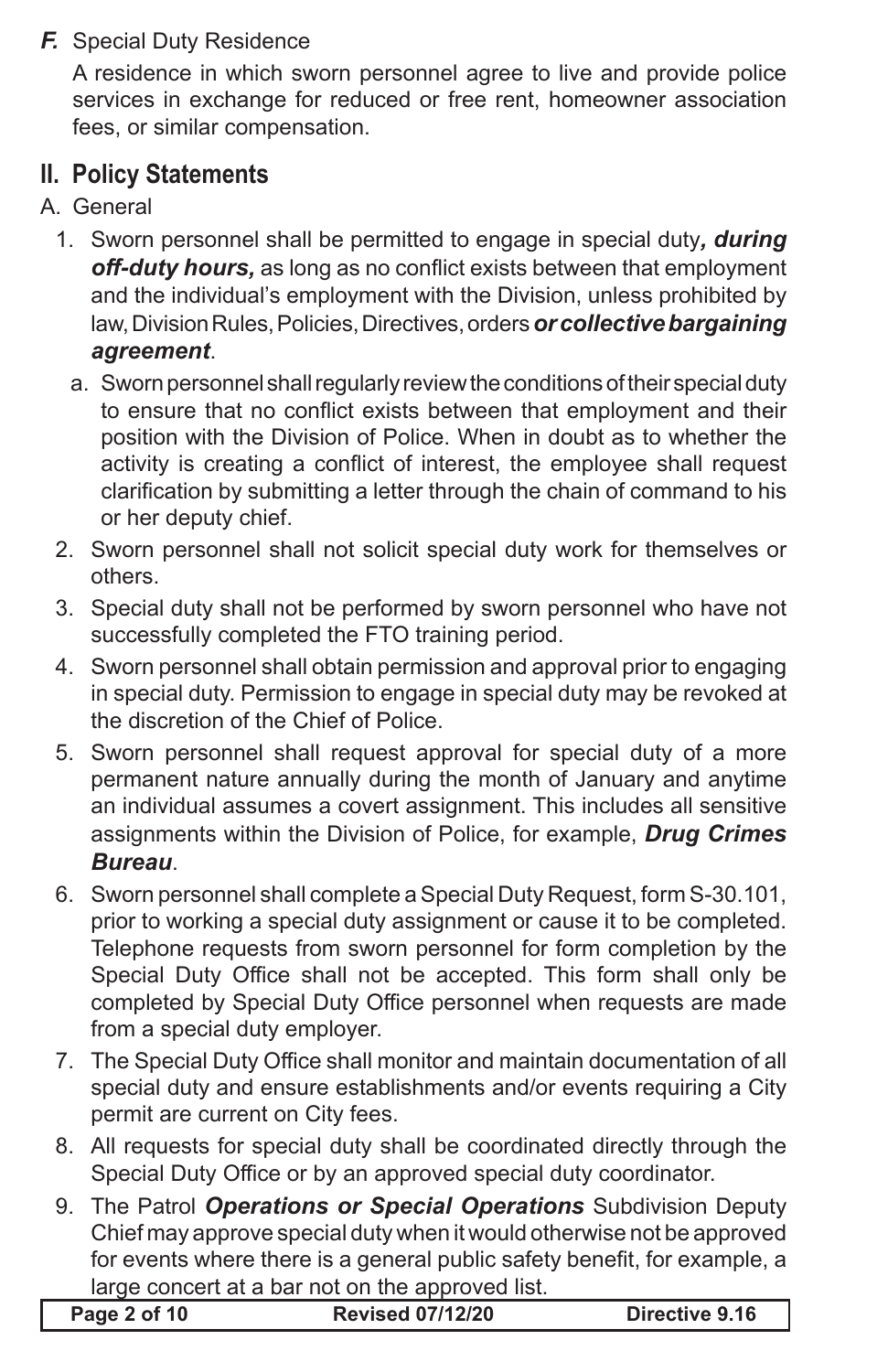- 10. The Special Duty Office shall fill special duty assignments on a firstcome, first-serve basis. Personnel may *view and apply for available special duty jobs via the special duty electronic management system from a Division-issued device.*
- 11. Sworn personnel shall not accept City overtime directly from an outside City agency.
	- *a.* City overtime shall be assigned by the Special Duty Office or other Division designee.
	- *b*. The Special Duty Office shall distribute City overtime fairly and equitably among *sworn personnel.*
	- *c. Sworn personnel may view and apply for available City overtime jobs via the special duty electronic management system from a Division issued device.*
- 12. Sworn personnel shall wear the standard police uniform for all special duty jobs unless prior written approval has been obtained from their deputy chief.
- 13. Sworn personnel shall not engage in special duty to the extent that it impairs performance in their regularly assigned duties. Supervisors shall monitor subordinates' on-duty performance to determine whether it is affected by special duty employment and shall take appropriate corrective action as needed.
- 14. Sworn personnel shall not engage in special duty when relieved of assignment, on restricted duty, or when marked off regular duty due to personal illness or injury without obtaining prior written permission from their deputy chief.
- Note: Sworn personnel marked off on FMLA for a covered family member shall contact the HR *Bureau* Manager.
- 15. Sworn personnel engaged in special duty shall follow all Division Rules, Policies, Directives, and lawful orders.
- 16. Sworn personnel shall engage in special duty work only within the jurisdiction of the Columbus Division of Police unless prior written approval of the Chief of Police is obtained.
- Note: If outside Columbus Division of Police jurisdiction, the mutual aid requirements shall be met.
- 17. Sworn personnel shall not request, review, search, copy, remove, share, or forward any information from a law enforcement database in connection with any special duty work, except as provided by that database's specific administrative rules.
- 18. Sworn personnel shall not perform special duty work for any organization involved in strike situations or other labor-management disputes.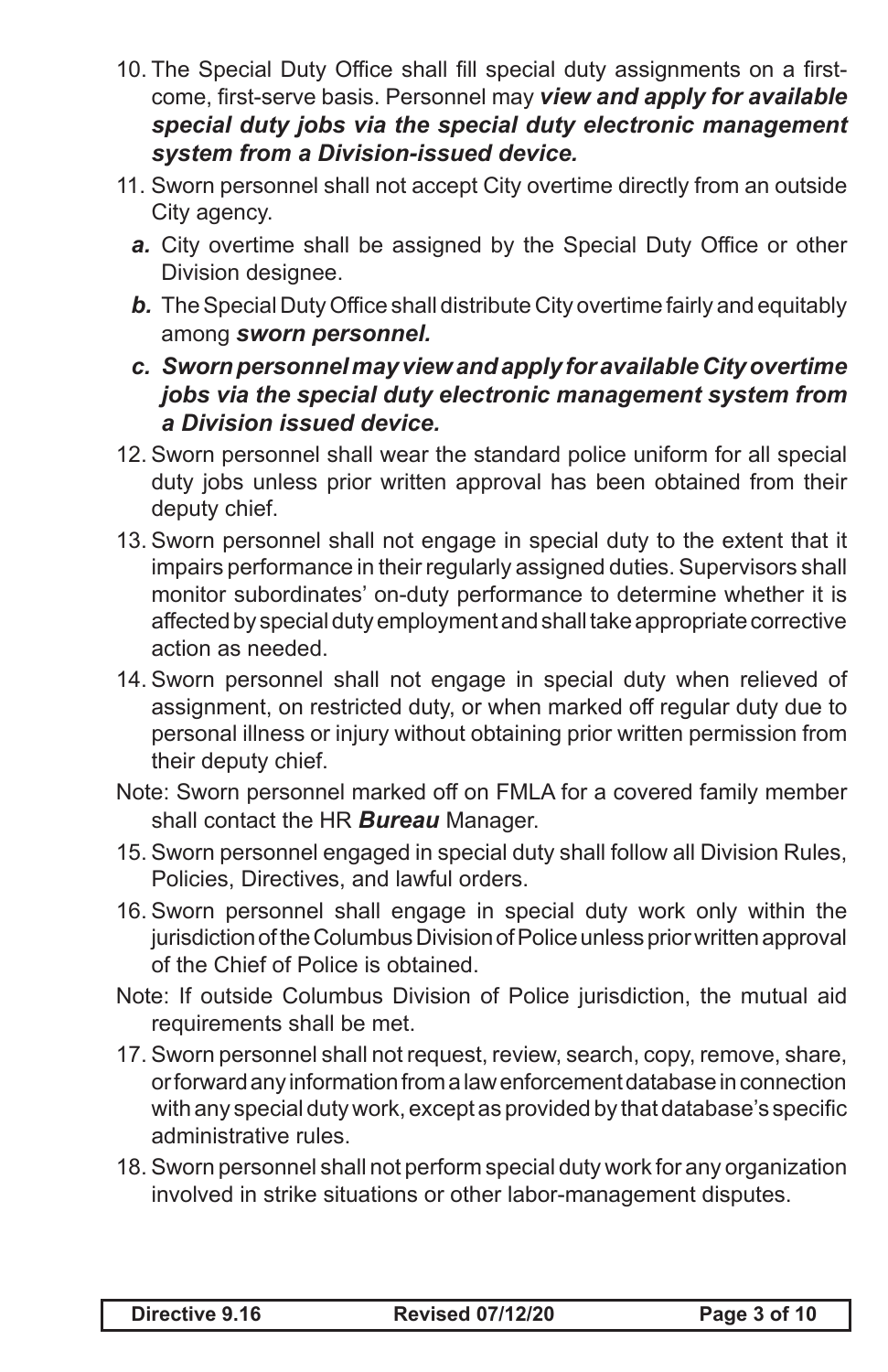- 19. Sworn personnel shall give preference to traffic on a public right-of-way over traffic from private property. When working construction sites, sworn personnel shall ensure that traffic is maintained and shall assist contractors with the ingress and egress of construction equipment and vehicles as necessary. Sworn personnel should be mindful to the traffic plan as established by the City of Columbus, Division of Traffic Management.
- 20. Sworn personnel injured while engaging in special duty and not performing a police-related duty may file a worker's compensation claim through that employer and shall not file the claim through the Division of Police. Personnel injured while performing a police-related duty shall file the claim through the City of Columbus. Personnel should make their special duty employer aware of this rule.
- 21. Sworn personnel shall not purchase, consume, possess, or be involved in the sale of alcoholic beverages while working special duty.
- 22. Sworn personnel shall not be under the influence of drugs or alcohol while working special duty.
- 23. Sworn personnel shall not work special duty at or for the following:
	- a. A show bar
	- b. A rave
	- c. Any location operating in violation of federal, state, or local laws
	- d. Any entity that has had a sustained liquor violation during the past six months
- 24. Sworn personnel shall not engage in special duty at an establishment whose primary business is the sale of sexually-oriented material or the presentation of nude performances.
- 25. Personnel shall not engage in *or receive income from* a private business or off-duty employment whose primary purpose is the coordination of procuring or providing staffing and/or equipment for special duty assignments.
- B. Personnel Responsibilities
	- 1. Sworn personnel accepting a special duty job shall promptly notify the contact person of acceptance of the job.
	- 2. Sworn personnel accepting a special duty job shall report to the job site and perform the required duties. Personnel who initially accept a special duty job and do not, or cannot, work are responsible for providing a replacement.
- C. Liquor Establishments
	- 1. Sworn personnel may engage in special duty employment at liquor establishments only when the following conditions are met:
		- a. The location has been approved by the appropriate Patrol *Operations*  Subdivision Deputy Chief.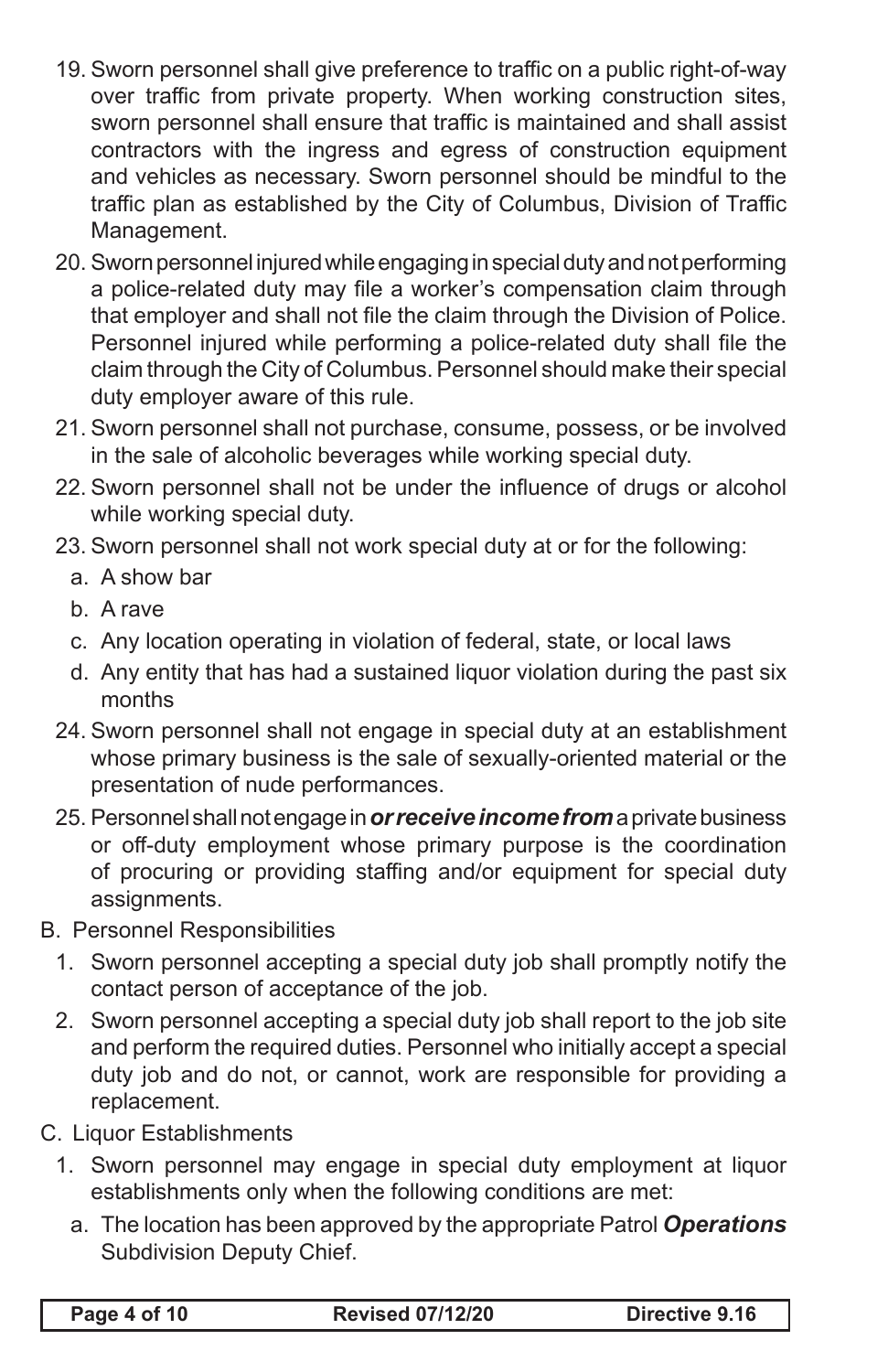- Note: *The* Patrol *Operations Subdivision* Deputy Chief shall periodically review approved locations and may suspend, revoke, or modify special duty upon becoming aware of a prohibited condition. After a minimum of 30 days*,* personnel desiring to work a disallowed location may resubmit a request.
- b. Sworn personnel shall work in uniform.
- c. Sworn personnel shall only work the parking lot or outside areas.

Note: This does not include patio areas where alcohol is consumed.

- d. A minimum of two personnel are required.
- e. Sworn personnel shall enter the establishment when assistance is requested and normal police response is appropriate.
- f. Sworn personnel shall not perform duties such as an ID checker/bouncer or work at a liquor establishment that employs armed, private security.
- g. Sworn personnel shall immediately notify Communications Bureau personnel of any action taken as a result of an incident occurring inside or around the establishment so the information can be entered into the computer for documentation purposes.
- 2. Sworn personnel shall be visible in the outside area of the establishment to act as a deterrent.
- 3. The Special Duty Office shall maintain a list of approved liquor establishments.
- D. Personnel Staffing
	- 1. One sergeant shall be hired for each three to six officers, and one lieutenant shall be hired for three or more sergeants. The Traffic Bureau Commander may deviate from this requirement if it is appropriate for the event. No other deviation shall be permitted without the approval of the Patrol *Operations* Subdivision Deputy Chief.
	- 2. The Traffic Bureau Commander*, and* the incident commander at the direction of the Chief of Police, shall determine staffing levels, including supervisory levels, for events that require a City permit. Staffing shall be administered by the Special Events *Office* in conjunction with the Special Duty Office, if necessary.
	- 3. Sworn personnel may work special duty at *events* in conjunction with private security guards provided the employer is informed that the decisions of Division personnel have precedence over those of the private security personnel. The number of personnel needed shall be determined by the appropriate zone commander in conjunction with the Special Duty Office.
- E. Compensation
	- 1. Sworn personnel arriving at a special duty job are entitled to receive a minimum three-hour show-up fee, paid by the special duty employer, whether services are provided or cancelled at the time of arrival. The employer should be informed of this provision at the time the request for special duty personnel is received.

| Directive 9.16 | <b>Revised 07/12/20</b> | Page 5 of 10 |
|----------------|-------------------------|--------------|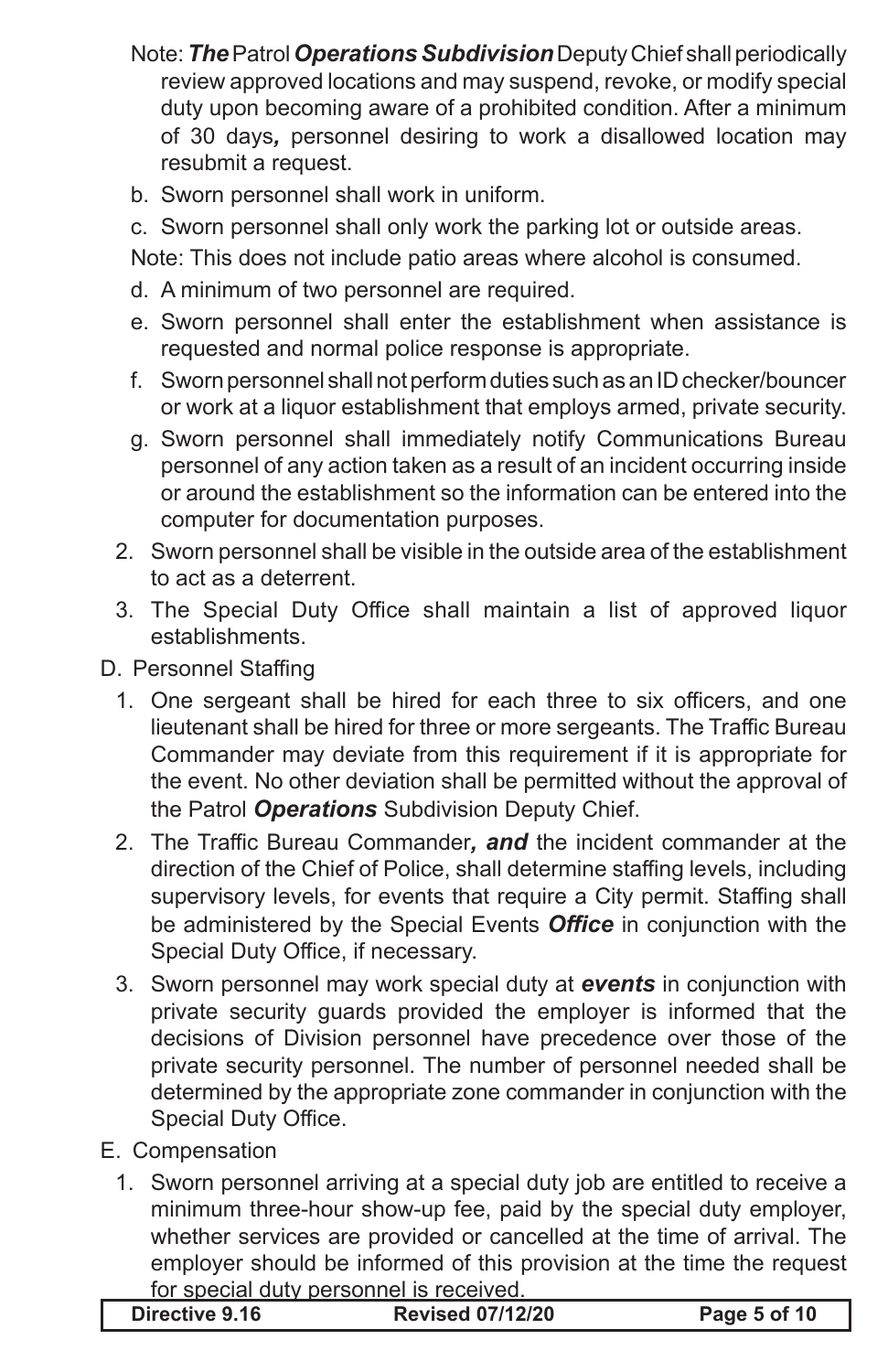- Note: This does not apply if personnel fail to complete three hours of work and the employer is not at fault, for example, *due to* illness or court attendance.
- 2. Personnel are prohibited from receiving compensation, fees, commissions, rebates, kickbacks, or other consideration from Division personnel for providing, coordinating, locating, or procuring special duty work.
- 3. Whenever sworn personnel engage in special duty work for more than the established rate of pay for their rank they shall email the Special Duty Office and report that amount.
- 4. Sworn personnel shall not engage in special duty work for less than the pay established for their rank, with the following exceptions:
	- a. Sworn personnel may volunteer police services to charitable causes during off-duty hours with prior approval from their deputy chief.
	- b. If there are an insufficient number of police officers willing to work a particular job, sergeants and lieutenants may be offered special duty work in non-supervisory positions at the prevailing rate of pay for police officers. This does not relieve the sergeant or lieutenant of the responsibility for taking appropriate supervisory action should the need arise.
- F. Special Duty Residence
	- 1. Sworn personnel shall not work or live at a special duty residence until approval has been obtained from their deputy chief.
	- 2. Sworn personnel shall not work or live at more than one special duty residence, nor shall they have another residence.
	- 3. Sworn personnel on restricted duty shall not work at a special duty residence and shall notify and make arrangements with the special duty employer until able to return to regular duty.
	- 4. Sworn personnel shall request approval for a special duty residence annually during the month of January, or anytime a special duty residence is sought or changed, by completing the Special Duty Request and forwarding it with a letter of information through the chain of command to the deputy chief.
- G. Supervisory Responsibilities
	- 1. Sworn supervisors who are working special duty shall be responsible for all matters regarding police supervision at the job.
	- 2. Patrol and traffic sergeants shall monitor all special duty work on their precinct or assigned areas and shall be responsible for appropriate supervision on jobs where a supervisor is not employed.
	- 3. Patrol and traffic sergeants shall make recommendations and give direction to special duty personnel regarding adjustments or alterations of traffic patterns or other identified hazards to ensure the safe and efficient flow of vehicular and pedestrian traffic.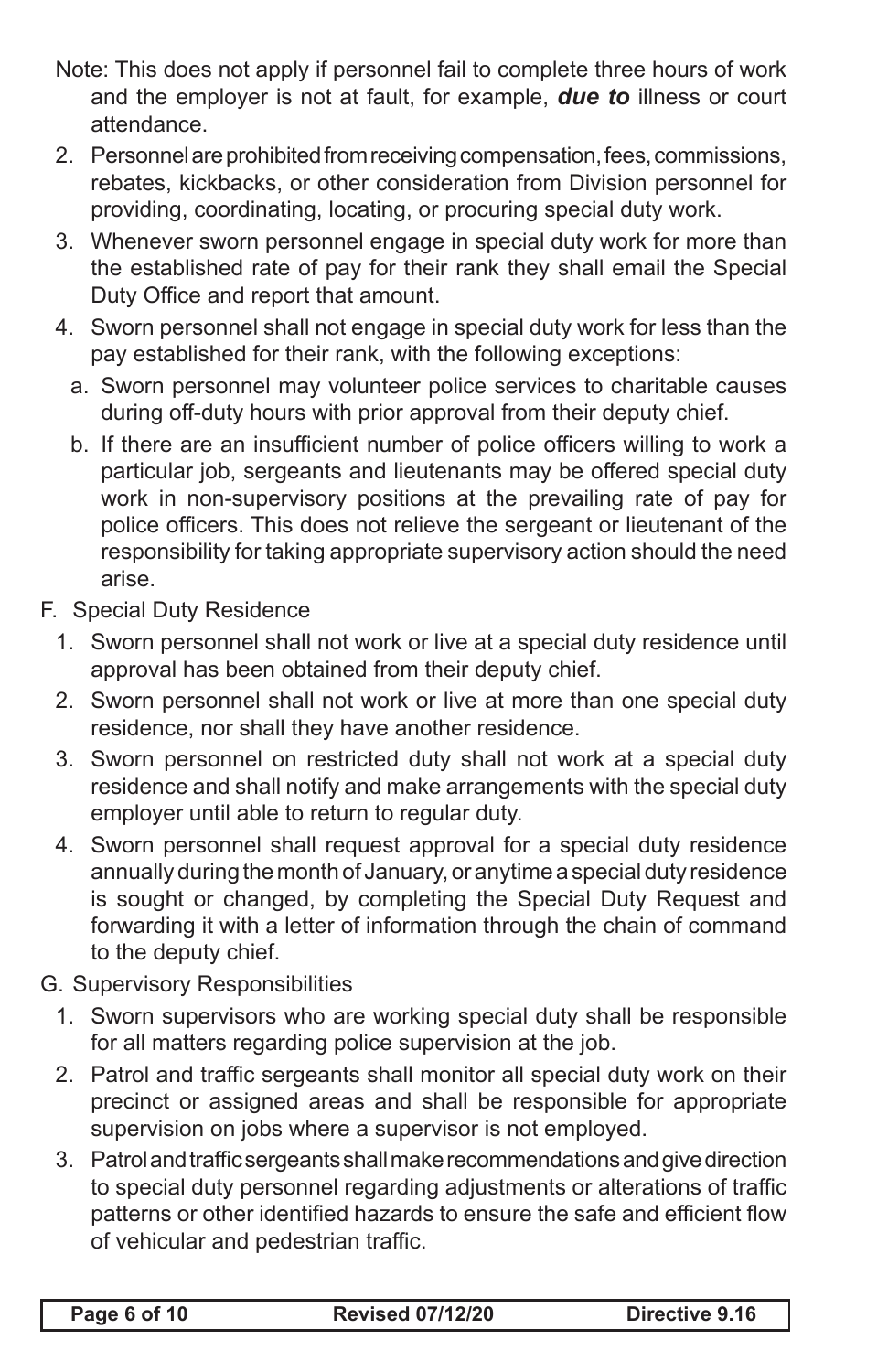- H. Cruiser and Equipment Use
	- 1. Sworn personnel should check the availability of X-cars before using another police vehicle. A limited number of police vehicles are available for special duty use through Fleet Management.
	- 2. Other police vehicles shall be used only with the express authorization of the on-duty zone lieutenant to whom the equipment is assigned.
	- 3. Sworn personnel shall ensure a Cruiser Rental Agreement, form S-30.100, is completed and submitted to the Special Duty Office *within 14 days after working the assignment. The Special Duty Coordinator for a larger organization that rents cruisers more than three times per week shall ensure the form is completed and submitted within 30 days.*
	- 4. A list of available equipment and fees is maintained by the Special Duty Office.
	- 5. *Sworn personnel shall not accept cash payments for Division cruisers or equipment use.*

# **III. Procedures**

- A. Special Duty Employment
	- 1. All Special Duty
		- a. Sworn Personnel
			- (1) Complete a Special Duty Request form, and forward it to the Special Duty Office.
				- (a) Email the Special Duty Office at SpecialDuty@columbuspolice.org if there is a change of personnel, hours, days, location, or pay rate from the form *previously* completed.
			- (2) When using a police vehicle for special duty, complete a Rental Agreement between the Division and the employer, and forward the contract to the Special Duty Office. Vehicles used for special events coordinated by the Traffic Bureau's Special Events Section shall have the police Rental Agreement forms and payments handled by the Special Events Section.
			- (3) Notify Communications Bureau personnel of your location, radio call number, and work hours prior to starting the job.
			- (4) Units or personnel requiring a dedicated radio channel for special duty shall contact a Communications Bureau *s*upervisor three weeks or as soon as possible prior to the event to be assigned a radio talkgroup.
			- (5) Return Division equipment immediately after completion of the special duty job.
			- (6) When working special duty at locations where a City or State permit is required (for example, bingo, dance clubs, and construction sites), ensure that the proper permit has been obtained and is valid.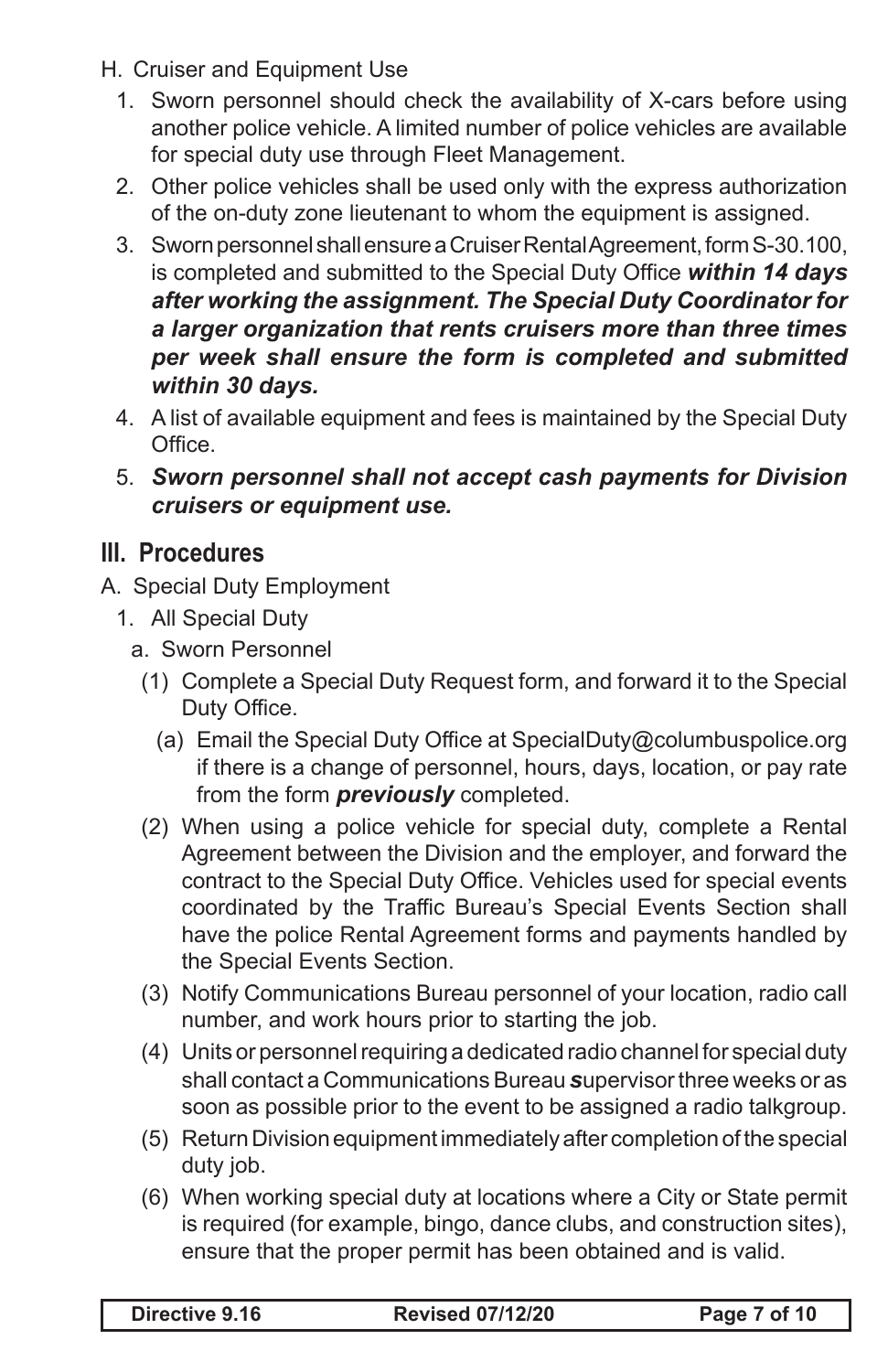- Note: Upon reporting to a construction site involving street, sidewalk, intersection, or lane closures, review the permit and ensure that *the*  provisions specified in the permit have been fulfilled. Do not allow or authorize contractors to work without a permit or to exceed the scope of the permit without *the* permission of the issuing authority. An exception to requiring a permit would be those times when a public agency or private utility is involved in emergency repairs. An emergency repair is defined as a repair requiring immediate action and involves the health, safety, or well-being of the public.
- (7) When working a construction site, maintain a safe and efficient flow of vehicular and pedestrian traffic. Maintenance of traffic flow may include an adjacent intersection not directly in a construction location, but affected by the construction or lane closures. If the maintenance of traffic requires additional personnel, notify the precinct sergeant or a Traffic Bureau sergeant.
- b. Sworn Supervisors
- (1) Take necessary on-site corrective action involving special duty officers.
	- (a) When practical, notify the precinct sergeant of the action taken.
	- (b) Report misconduct or improprieties through the involved officer's chain of command.
- c. Request Takers
	- (1) Refer persons requesting sworn personnel for special duty employment to the Special Duty Office. If the office is closed, refer them to the *Headquarters Operations Unit* Sergeant.
		- (a) Special duty work can be accepted upon initial contact with a prospective employer provided *that* the proper forms are completed and submitted for approval as soon as practical.
- d. Special Duty Office
	- *(1) Enter a special duty request into the special duty electronic management system, as appropriate.*
	- (2) Review special duty requests and approve or deny them as appropriate.
		- (a) Forward requests of a questionable nature to the *Special Operations* Subdivision Deputy Chief for approval *or* disapproval.
		- (b) Forward requests for a special duty residence to the involved personnel's deputy chief for approval *or* disapproval if needed.
		- (c) Advise the involved sworn personnel whether the request is approved.
	- (3) Notify sworn personnel when a special duty job is open.
		- (a) Maintain all requests, approvals, and equipment rentals in the Special Duty Office file.
	- *(4)* Maintain accurate records on all personnel engaged in special duty.
	- *(5) Maintain a list of Special Duty Coordinators.*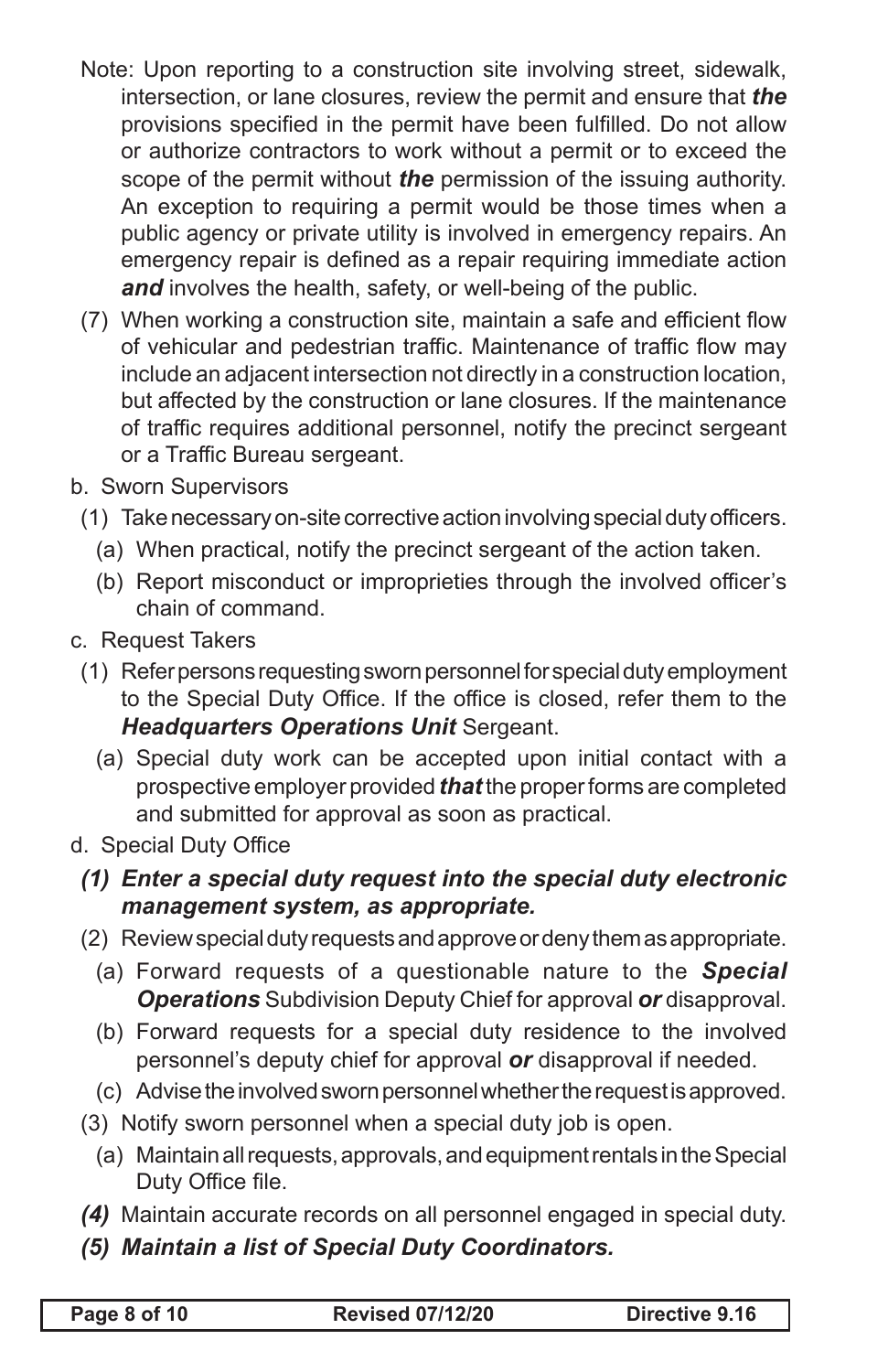### e. *Headquarters Operations Unit* Sergeant

- (1) If the Special Duty Office is closed and a request needs immediate attention, attempt to locate personnel to fill the request. In addition, ensure that the necessary forms are completed and forwarded to the Special Duty Office.
- Note: If there is a question whether the special duty presents a real or apparent conflict of interest, deny the request and refer the requesting party to the Special Duty Office.
- f. Deputy Chief
	- (1) Approve/disapprove the special duty residence request.
	- (2) Forward the final determination to the Special Duty Office and a copy to the requestor.
- 2. Special Duty at Liquor Establishments or Locations Where Alcohol will be Served
	- a. *Special Duty* Coordinator/Contact or Special Duty Office
	- (1) Forward the Special Duty Request through the chain of command to your bureau commander. List all sworn personnel requesting approval to work the job.
	- (2) Once a location has been approved, additional sworn personnel may be added without resubmitting the request.
	- b. Commander
		- (1) If the request is for an area under your command, forward it to the zone lieutenant(s) on the affected shift(s).
		- (2) If the request is for an area not under your command, forward it to the appropriate zone commander who will forward it to the appropriate zone lieutenant.
	- c. Zone Lieutenant
	- (1) Physically inspect the location to ensure compliance with Division policy and ensure the location is current on liquor, dance hall, alarm user, and/or arcade permits.
	- (2) Complete the Liquor Establishment *F*orm*,* U-10.192.
	- (3) Contact the special duty employer and the owner or manager of the liquor establishment or other location and explain the applicable Division policy relating to special duty.
	- (4) Contact the *PACT Unit Sergeant* to determine whether there have been any sustained liquor violations, show bar type activity, or other vice activity during the past six months.
	- (5) Prepare a letter detailing your findings*,* attach it to the Special Duty Request along with the Liquor Establishment *F*orm, and forward *the documents* through the chain of command to your deputy chief.